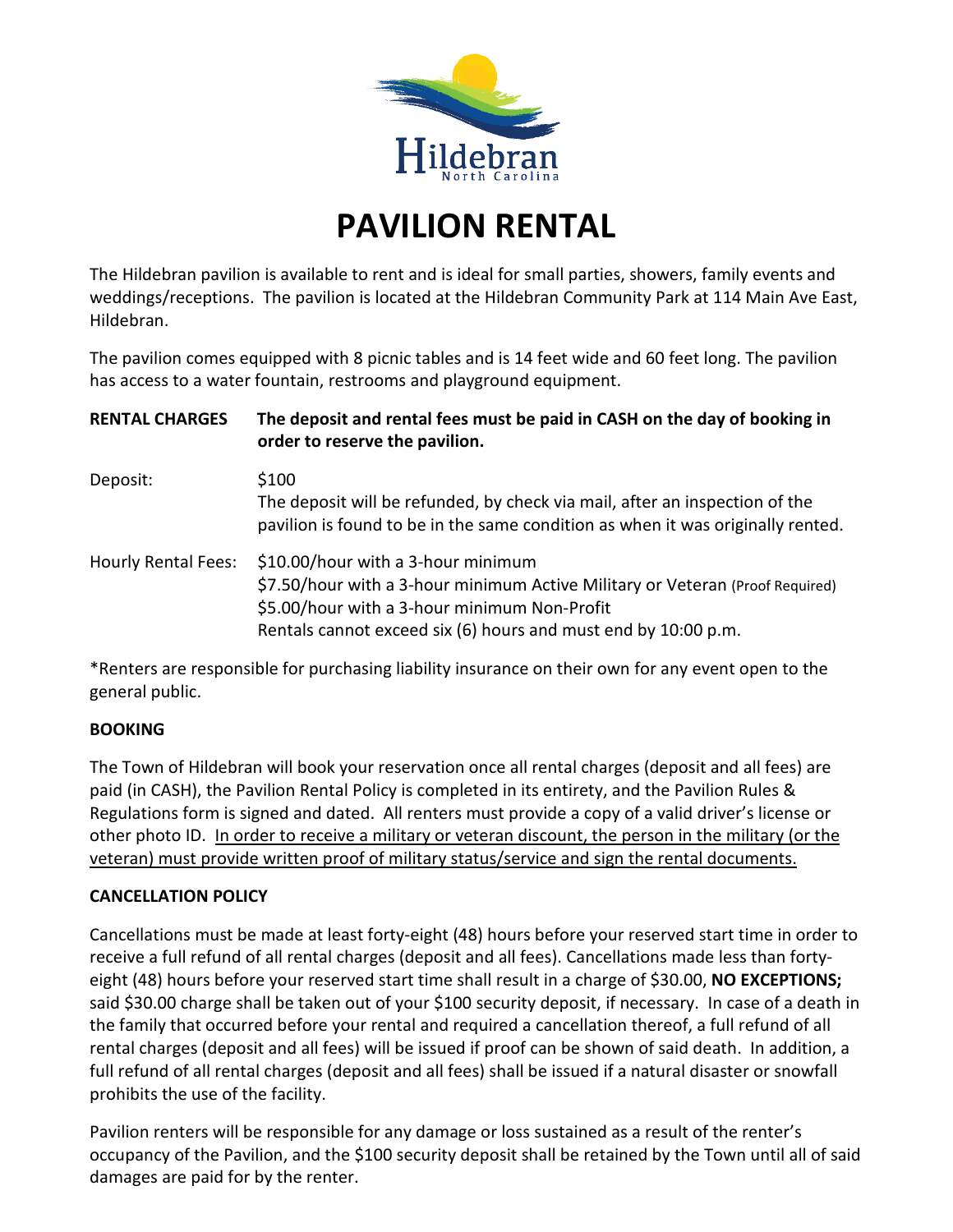## **PAVILION RENTAL POLICY**

| <b>RENTER INFORMATION</b>                   |                                                           |                                                                                                        |
|---------------------------------------------|-----------------------------------------------------------|--------------------------------------------------------------------------------------------------------|
|                                             |                                                           |                                                                                                        |
|                                             |                                                           |                                                                                                        |
|                                             |                                                           |                                                                                                        |
|                                             |                                                           |                                                                                                        |
|                                             |                                                           |                                                                                                        |
| <b>EVENT INFORMATION</b>                    |                                                           |                                                                                                        |
|                                             |                                                           |                                                                                                        |
|                                             |                                                           |                                                                                                        |
|                                             |                                                           |                                                                                                        |
| general public.                             | *Rentals cannot exceed 6 hours and must end by 10:00 p.m. | *Renters are responsible for purchasing liability insurance on their own for any event open to the     |
| <b>Office Use Only</b>                      |                                                           |                                                                                                        |
| <b>RENTAL CHARGES:</b><br>Security Deposit: | $\uparrow$                                                | <b>LIABILITY INSURANCE:</b><br>Is liability insurance required? $\Box$ Yes $\Box$ No                   |
| <b>Rental Fee:</b>                          | $\begin{array}{c} \xi \end{array}$                        | If yes, has the Town received a copy of the<br>properly issued COI?<br>$\Box$ Yes $\Box$ No $\Box$ N/A |
| TOTAL:                                      | $\zeta$                                                   |                                                                                                        |
| Date Paid:                                  |                                                           | Deposit Refundable?<br>□ Yes □ No                                                                      |